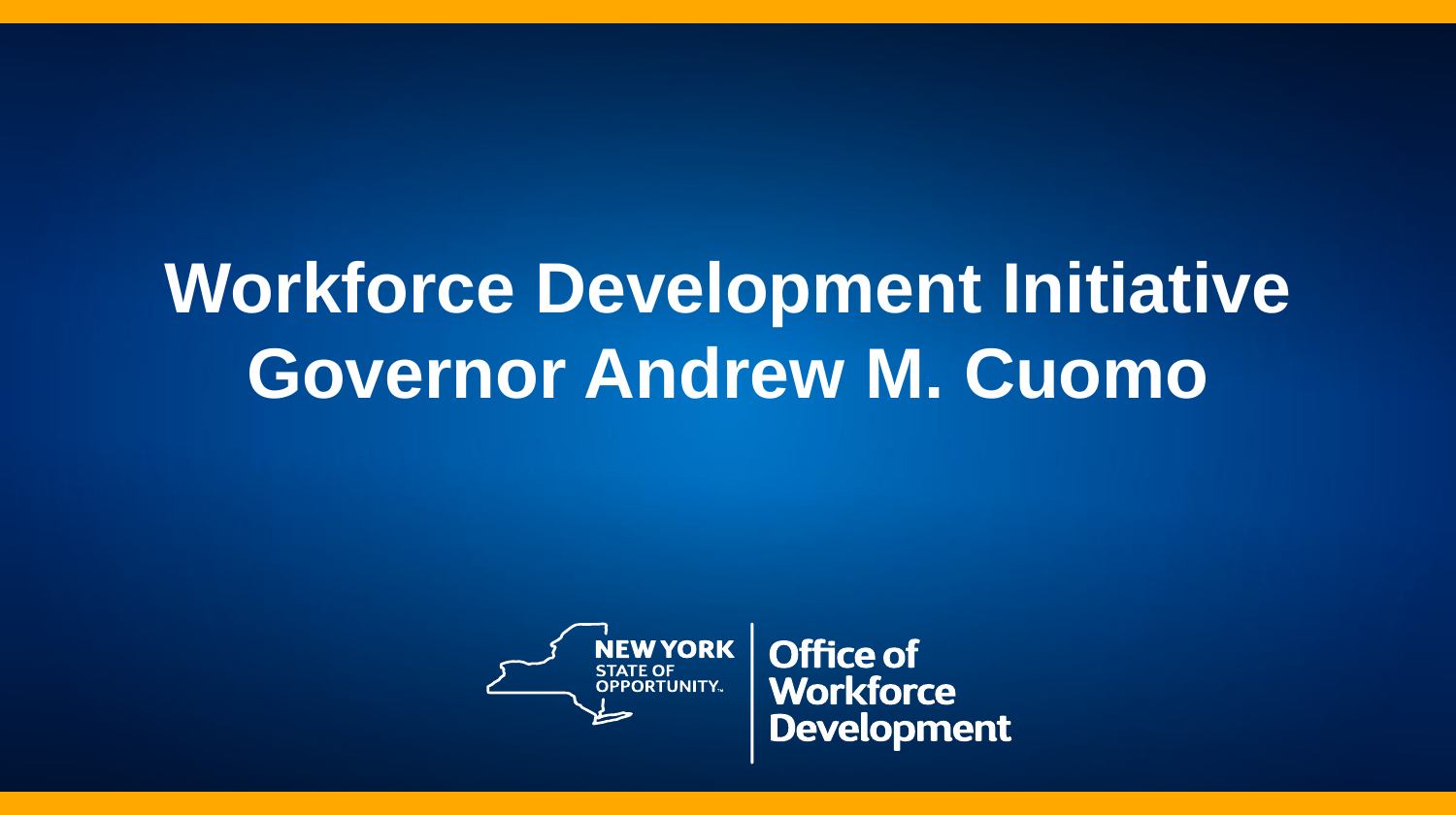## **New York's Economy and Labor Market**

- 3.9% statewide unemployment rate in April 2019
- 8.3 million private sector jobs
- REDC process has awarded \$6.1 billion awarded through 7,300 projects over 8 years across the state
- 362,000 job openings expected annually over next 10 years
- Health care, retail and education have largest share of jobs; but retail sector jobs are shrinking and low-wage, low-skill jobs dominate expected growth
- Automation, the gig economy, and competitiveness of lower-wage locations in US and abroad continue to reshape employment
- Unemployment and opportunity uneven across populations and regions

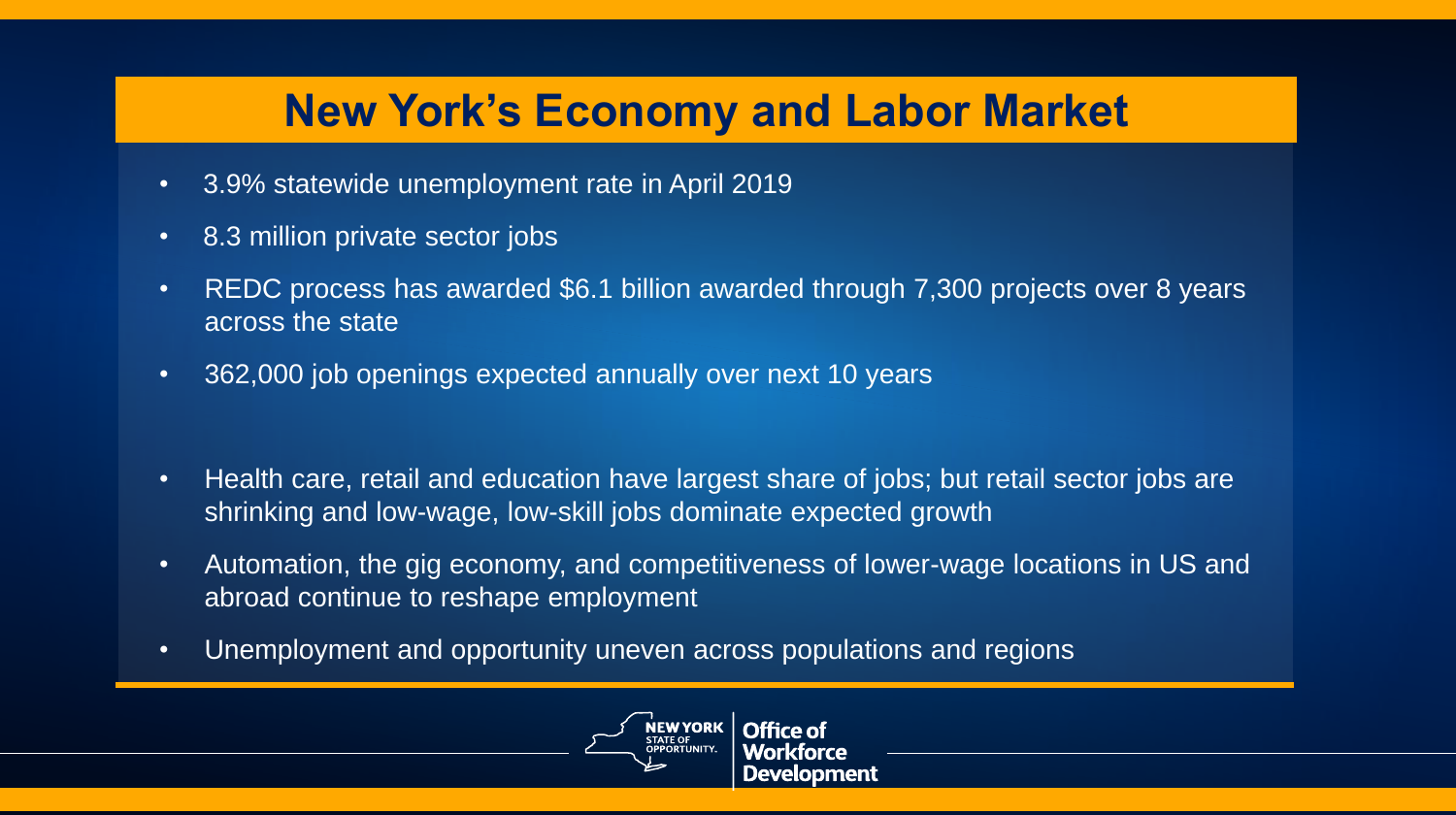### **Workforce Development Initiative - Overview**

Governor Cuomo announced in 2018 State of the State and implemented in FY 2019 Enacted Budget, with an enhanced focus on outcomes, employers, and strengthening economic growth

- 1. New Executive Office of Workforce Development (OWD) created to coordinate, improve transparency of, and reduce barriers-to-entry for state workforce development programs
- 2. New \$175 million Workforce Development Initiative Consolidated Funding Application (CFA) with funding from 5 state agencies
	- Two-phase, NO-DEADLINE funding application process that engages REDCs
- 3. Data-centric approach, through expanding innovative data analysis on labor market needs and program performance throughout state

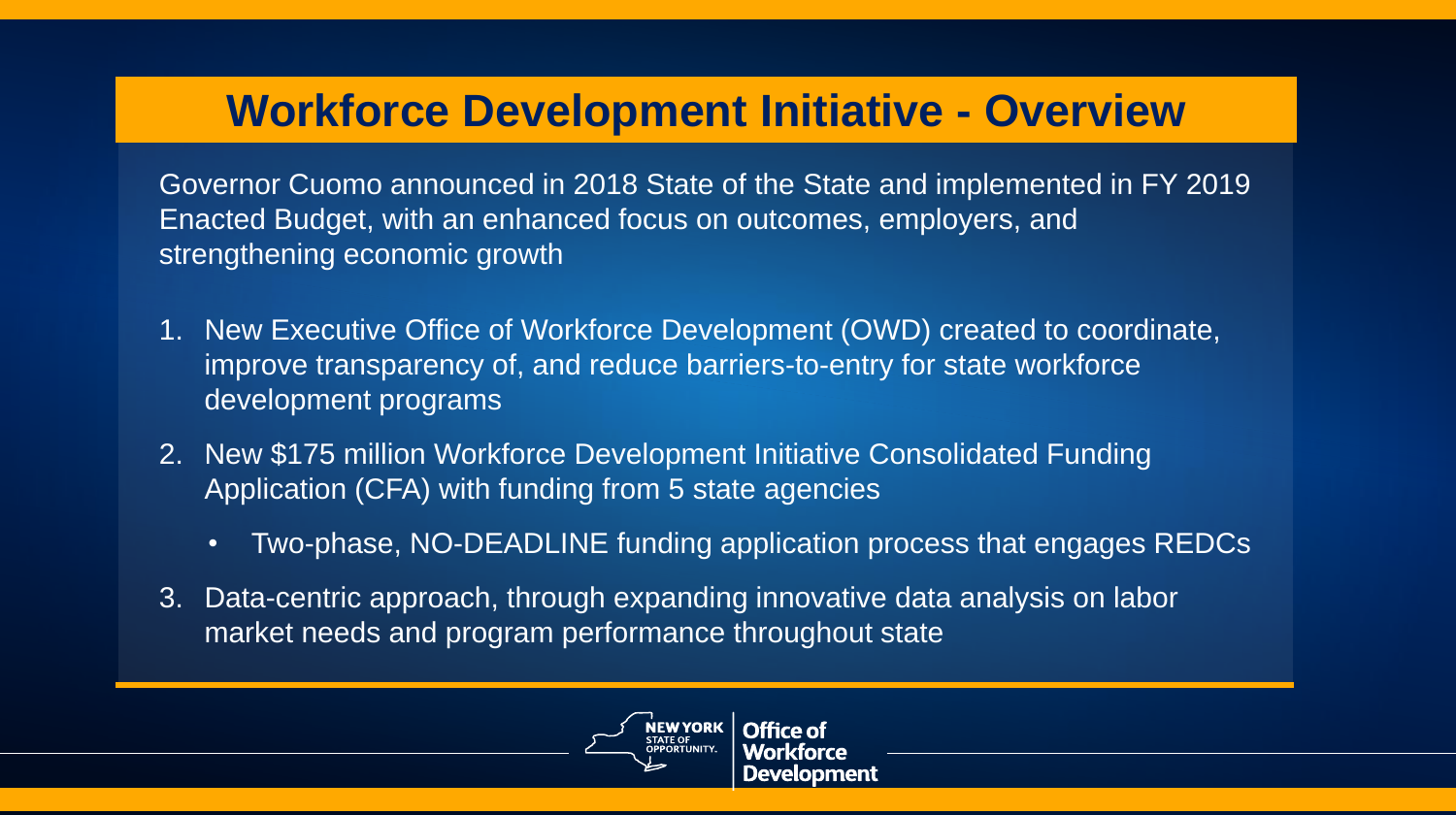# **CFA Funding Eligibility**

WEBSITE: www.ny.gov/workforcedevelopment

Successful applicants will have a clearly articulated proposal that addresses a regional workforce problem and comprehensive implementation strategy.

In addition, applications may be evaluated based on the following criteria:

- The role of local and regional partners, particularly employers;
- Project cost; the extent of leveraged funds;
- Performance targets that are measurable and achievable;
- Transferable nature of the training or accreditation;
- Improving the flexibility of workforce systems to address industry needs;
- Serving populations with barriers to career advancement

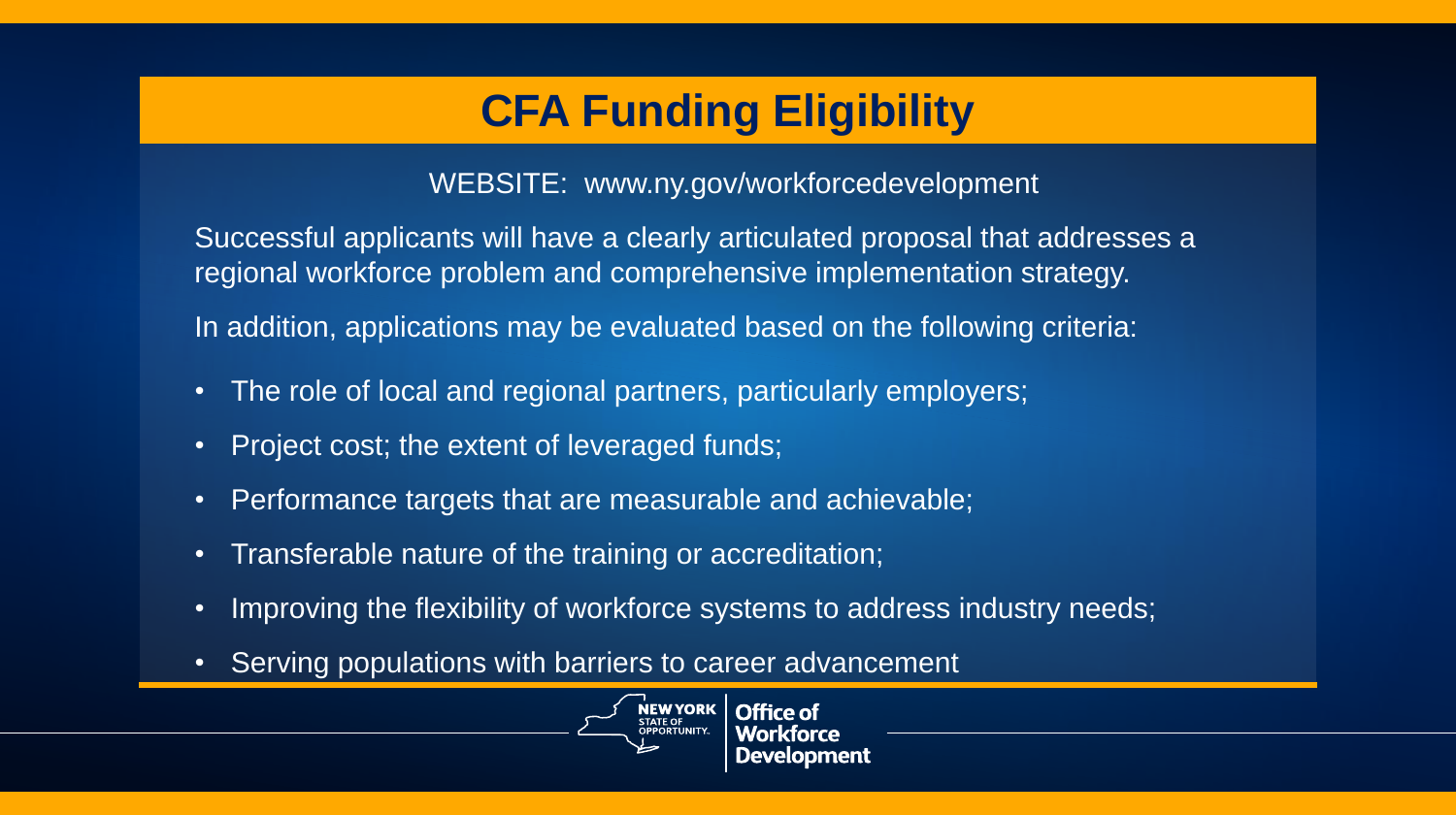## **Workforce Funding Options**

#### **Public-Private Partnerships to Advance 21st Century Skills (SUNY / CUNY)**

A mix of capital and operational funding to expand the infrastructure and capacity of SUNY and CUNY to produce skilled talent that meets the needs of regional employers.

Four SUNY / CUNY programs that provide funding for:

- *SUNY / CUNY 2020:* Capital costs including building of classroom / training lab space; technology upgrades; equipment purchases
- *Job Linkage:* Industry-engaged curriculum development, data analysis, or experiential learning in regionally significant or growing industries
- *Workforce Development:* Business/industry-partnered training workshops
- *Apprenticeship Program:* Development and operation of Registered Apprenticeship programs in growing or in-demand industries

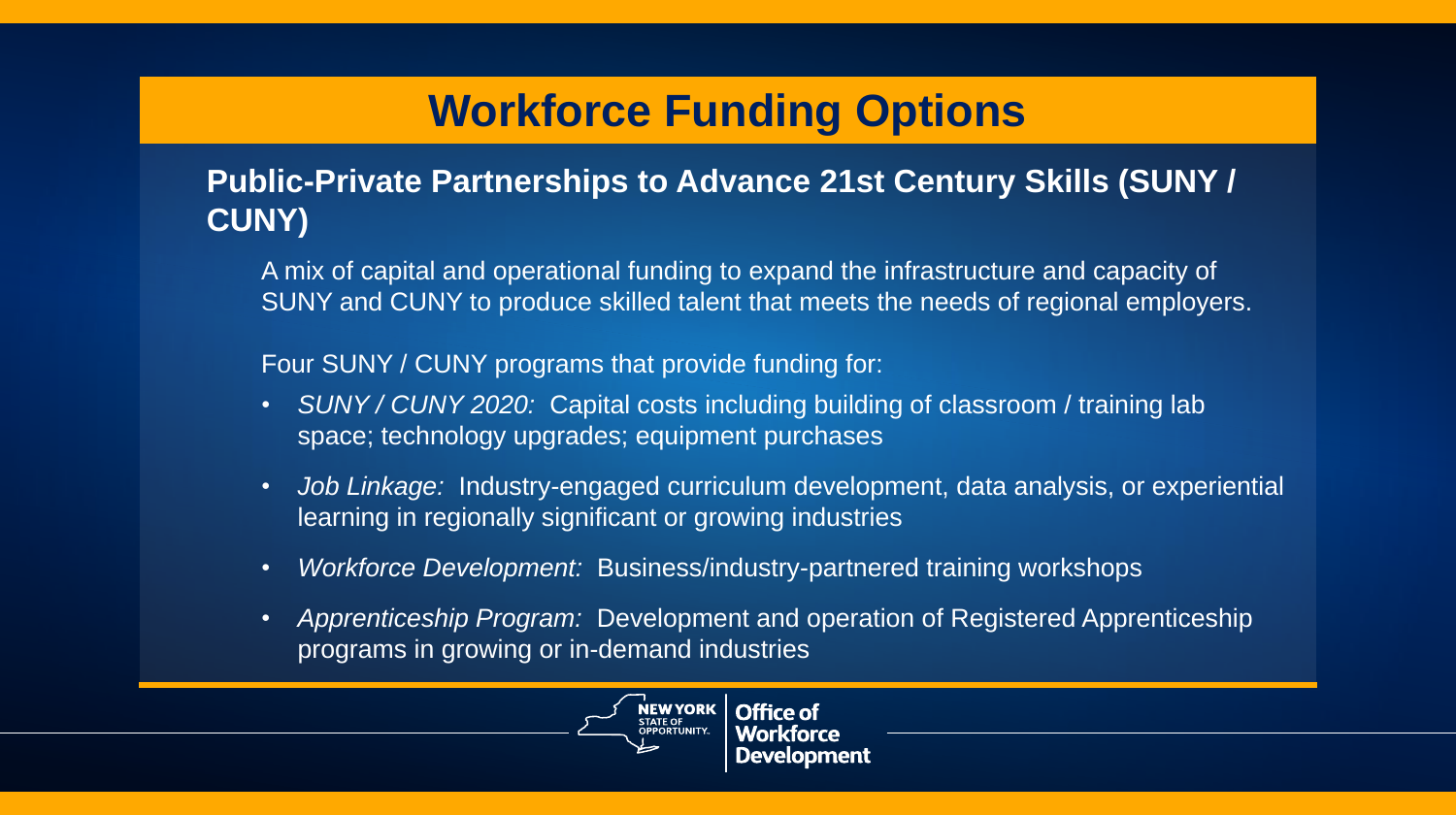### **Workforce Funding Options**

#### **Employer-Driven Skills (ESD, DOL, NYSERDA)**

Funding will expand employer investment in a skilled workforce pipeline.

ESD Employee Training Incentive Program previously was included in REDC CFA process, and incents employers to invest in incumbent worker training

NYS Department of Labor (DOL) Unemployed/Underemployed Worker Training program funds efforts to support full or part-time employment for unemployed or underemployed works

New York State Energy Research Development Authority (NYSERDA) funds focus on building operations and maintenance programs

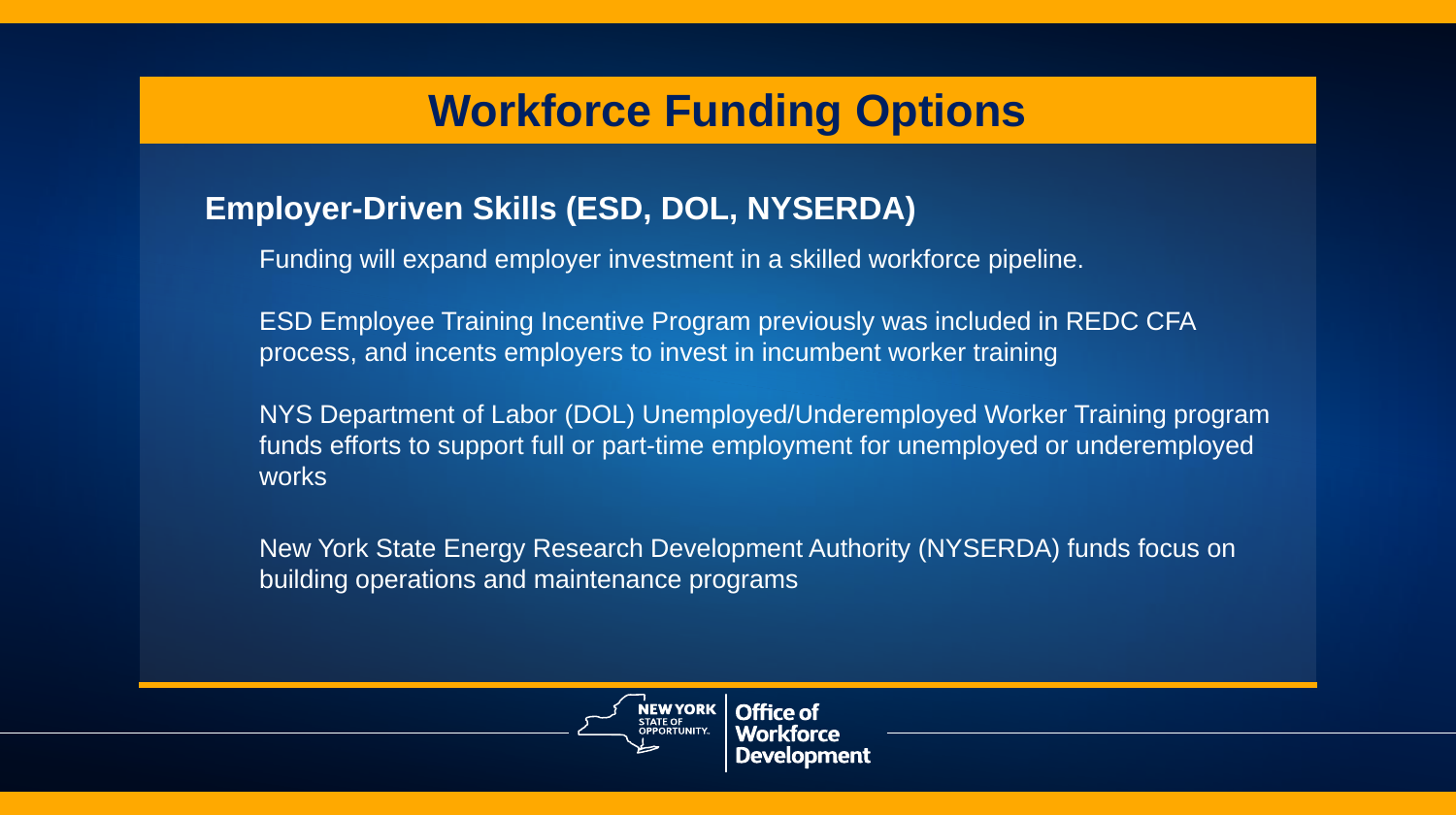### **Workforce Funding Options**

#### **Workforce Solutions (DOL, Pay for Success)**

Provide flexible funding for innovative workforce development projects. Funds will support strategic regional efforts that meet businesses workforce challenges including:

- Addressing long-term industry needs
- Improve regional talent pipelines
- Enhance flexibility and adaptability of local workforce entities, and
- Expand apprenticeships.

Some funds (Pay for Success) subject to requirement that individuals trained remain in jobs for at least 6 months to receive full state funding.

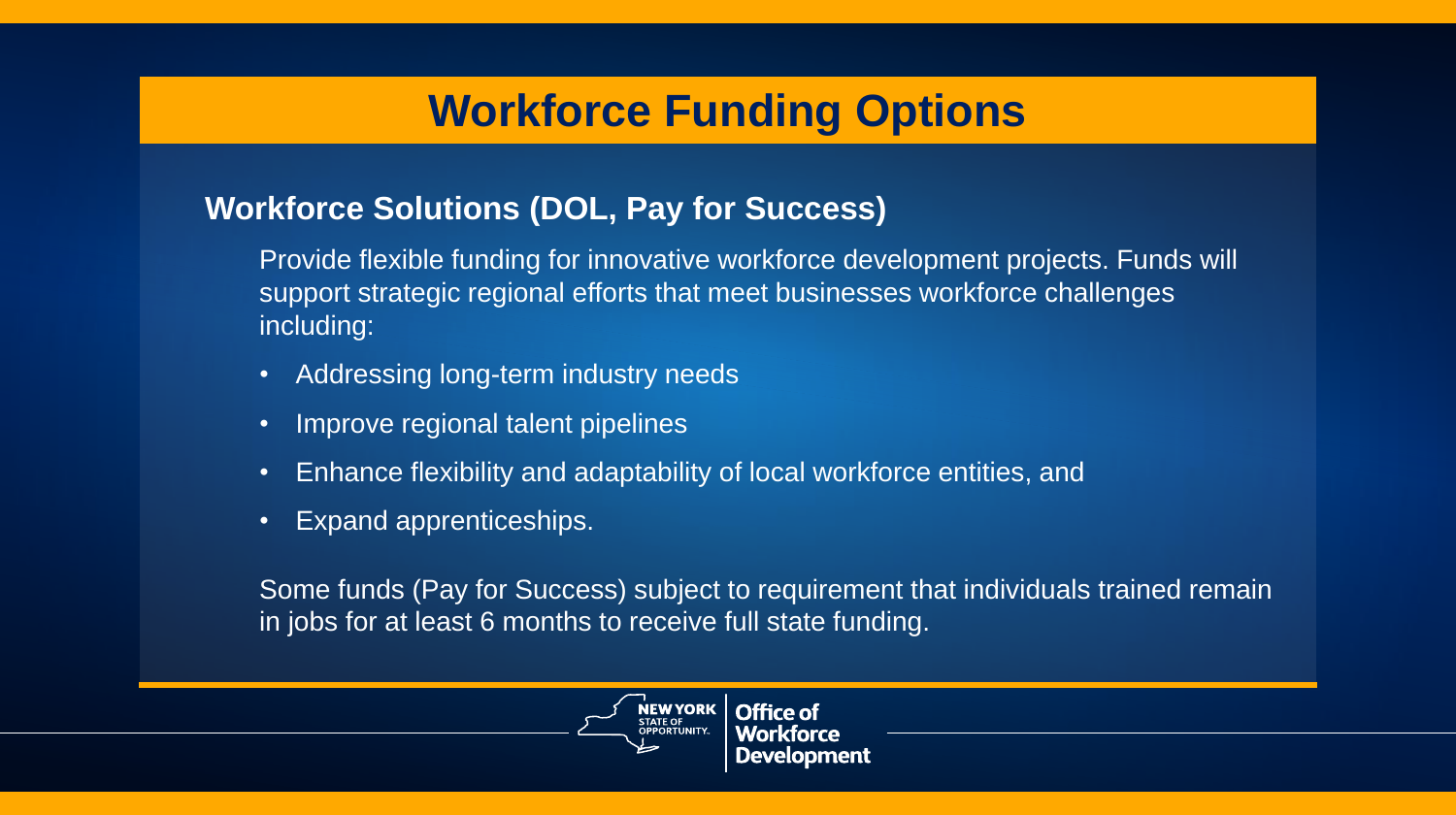# **QUESTIONS?**

# **WEBSITE:** www.ny.gov/workforcedevelopment

8